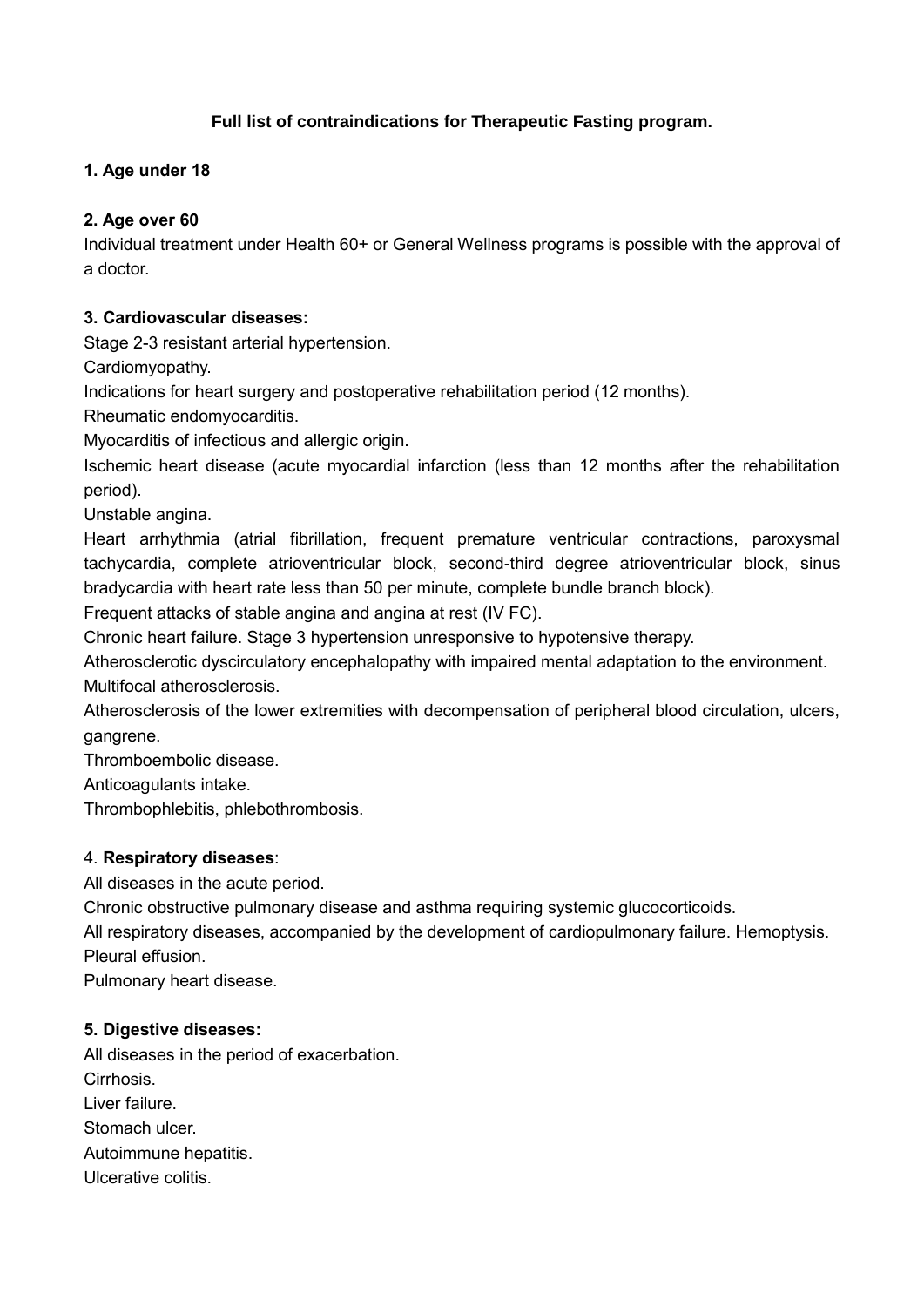Crohn's disease. Gluten enteropathy. Diverticulitis. Acute viral hepatitis. Chronic viral hepatitis with medium and high degree of activity. All forms of jaundice. Gallstones.

## **6. Neuropsychiatric diseases:**

Epilepsy and epileptic syndrome with various forms of seizures.

Acute cerebrovascular diseases, transient ischemic attacks and their consequences related to motor, speech and other disorders.

Pathological personality development with apparent behavior disorders and social adjustment disorders.

Multiple sclerosis.

Amyotrophic lateral sclerosis.

Parkinson's disease.

Alzheimer's disease.

Myopathy.

Nervous system diseases, accompanied by mental disorders (psychosis, obsessive-compulsive disorders) and disabilities affecting intellectual abilities.

Antidepressants, tranquilizers, neurotropic drugs intake.

## **7. Sexually transmitted diseases:**

All sexually transmitted diseases in acute or contagious form (syphilis, gonorrhea, etc.)

## **8. HIV infection.**

## **9. Diseases of the urinary system:**

Chronic kidney disease. Acute and chronic glomerulonephritis. Hematuria of any origin. Benign prostatic hyperplasia in the stage of decompensation.

## **10. Diseases of the endocrine system:**

Type 1, 2 diabetes Graves' disease (hyperthyroidism).

## **11. Diseases of blood and blood-forming organs:**

All blood system diseases in the acute stage and the stage of exacerbation. Leukemia. Hodgkin's lymphoma. Lymphoma. Hemophilia. Myeloma. Anemia of any severity and origin. Bleeding diathesis.